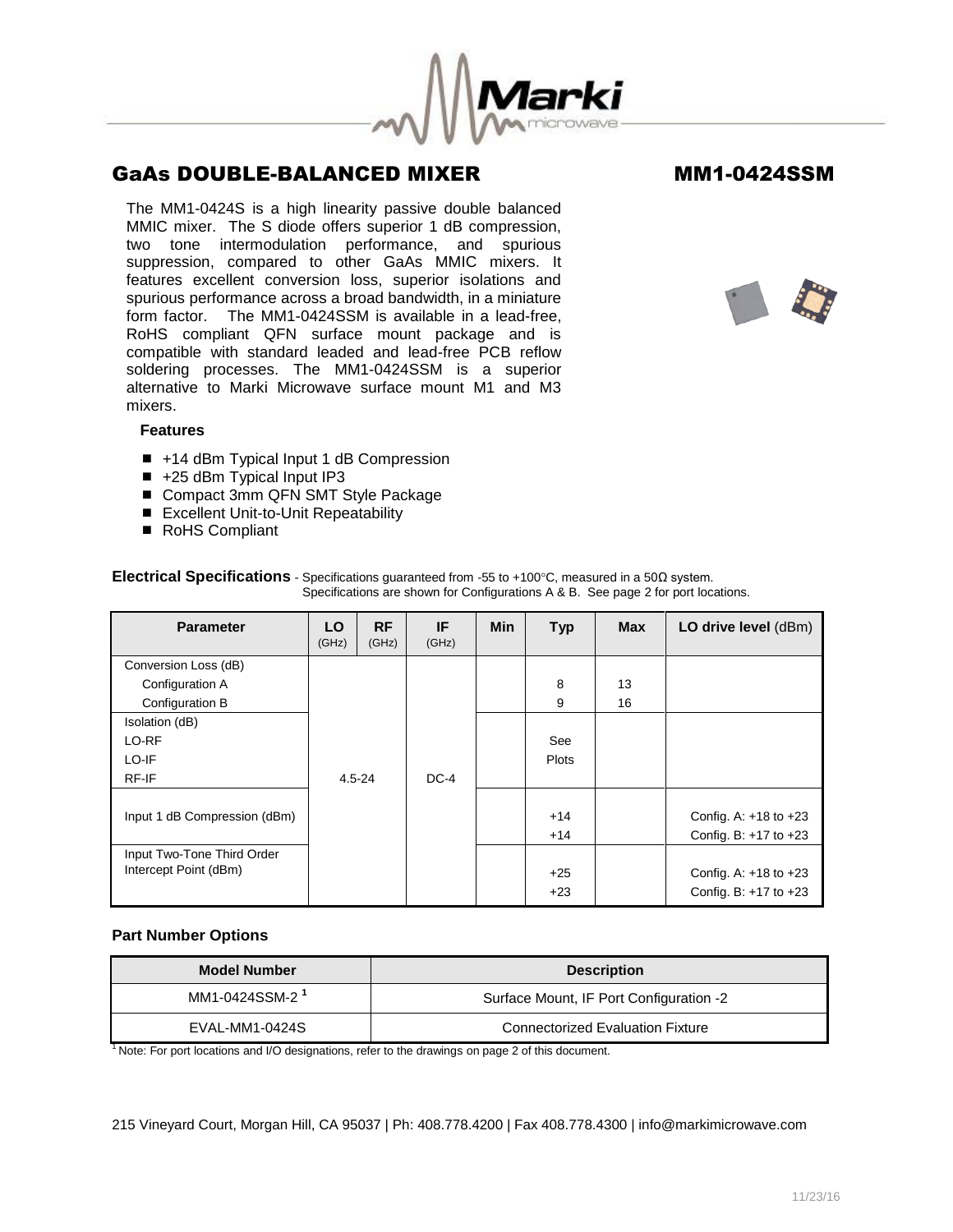

RF Input Output

## GaAs DOUBLE-BALANCED MIXER MM1-0424SSM

*Page 2*

**LO/RF 4.5 to 24 GHz IF DC to 4 GHz**



## **Configuration A**

### **Configuration B**

IF Input/Output

 $|2\rangle$  $5\big)$  □ LO Input

1. Configuration A/B refer to the same part number (MM1-0424SSM) used in one of two different ways for optimal spurious performance. For the lowest conversion loss, use the mixer in Configuration A (port 1 as the LO input, port 2 as the RF input or output). If you need to use a lower LO drive, use the mixer in Configuration B (port 1 as the RF input or output, port 2 as the LO input). For optimal spurious suppression, experimentation or simulation is required to choose between Configuration A and B. For more information[, see here.](http://www.markimicrowave.com/rf-microwave-qa/q/what-is-the-difference-between-configuration-a-and-configuration-b-on-mixers) 



## Outline Drawing – 3mm QFN package

Substrate material is Ceramic.

I/O Leads and Ground Paddle are 1.4+0.6 microns (55+24 micro-inches) Au over 1.3 microns (51 micro-inches) Ni. All unconnected pads should be connected to PCB RF ground.



QFN-Package Surface-Mount Landing Pattern [Click here for a DXF of the above layout.](http://www.markimicrowave.com/menus/appnotes/qfn12l.zip) [Click here for leaded solder reflow.](http://www.markimicrowave.com/Assets/appnotes/reflow.pdf) [Click here for lead-free solder reflow.](http://www.markimicrowave.com/Assets/appnotes/reflow-lf.pdf)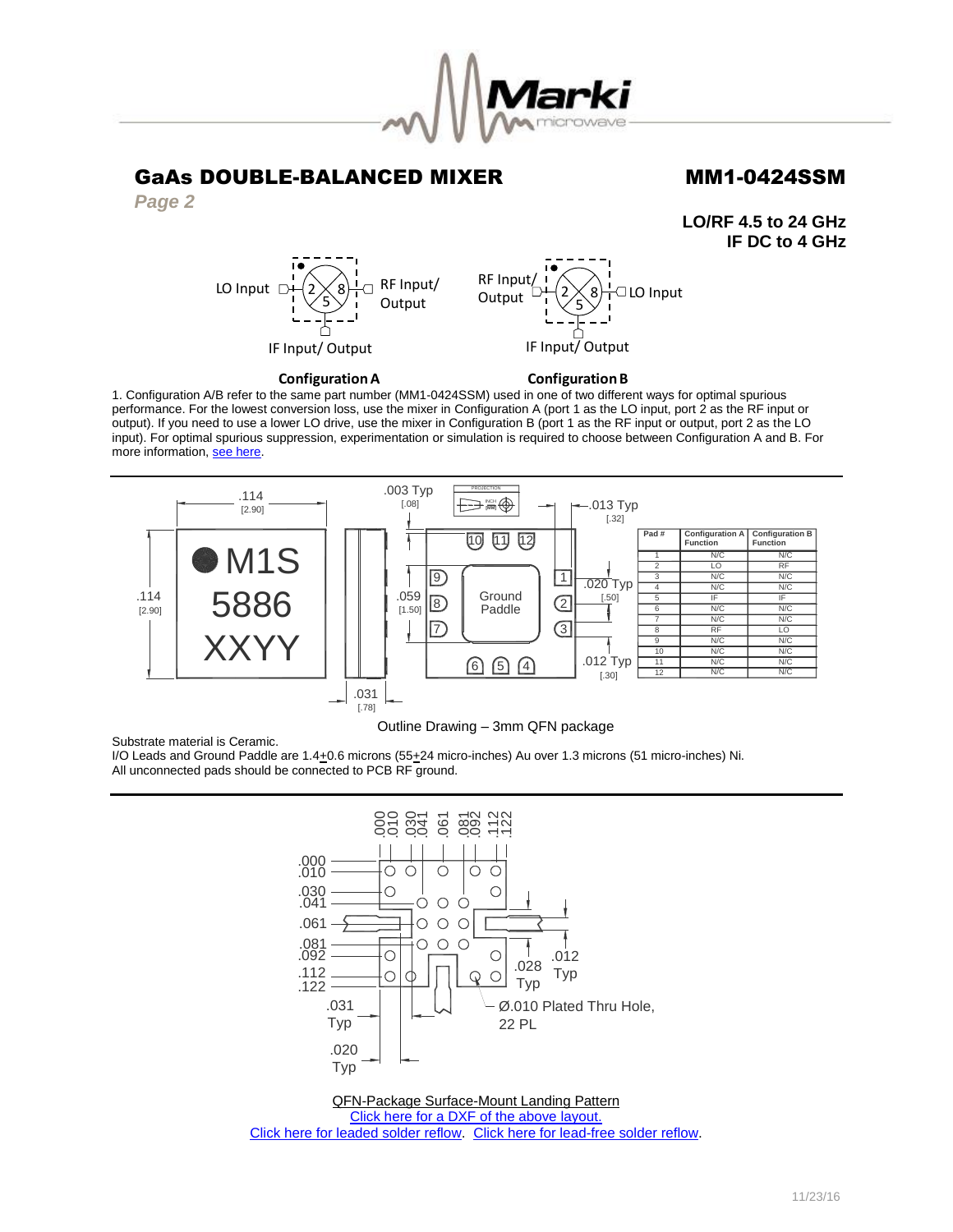

*Page 3*

**LO/RF 4.5 to 24 GHz IF DC to 4 GHz**

Typical Performance











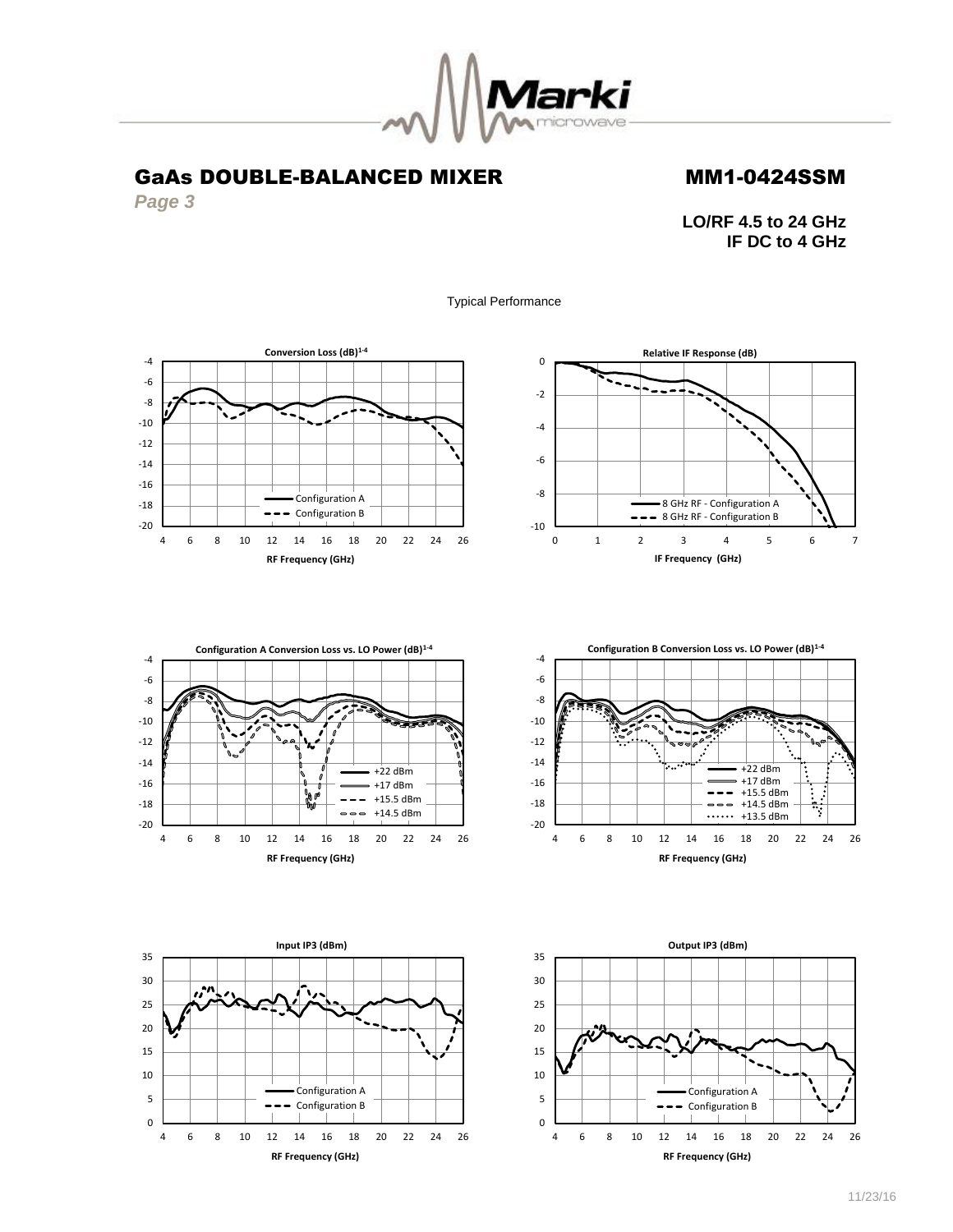

*Page 4*

## **LO/RF 4.5 to 24 GHz IF DC to 4 GHz**

Typical Performance











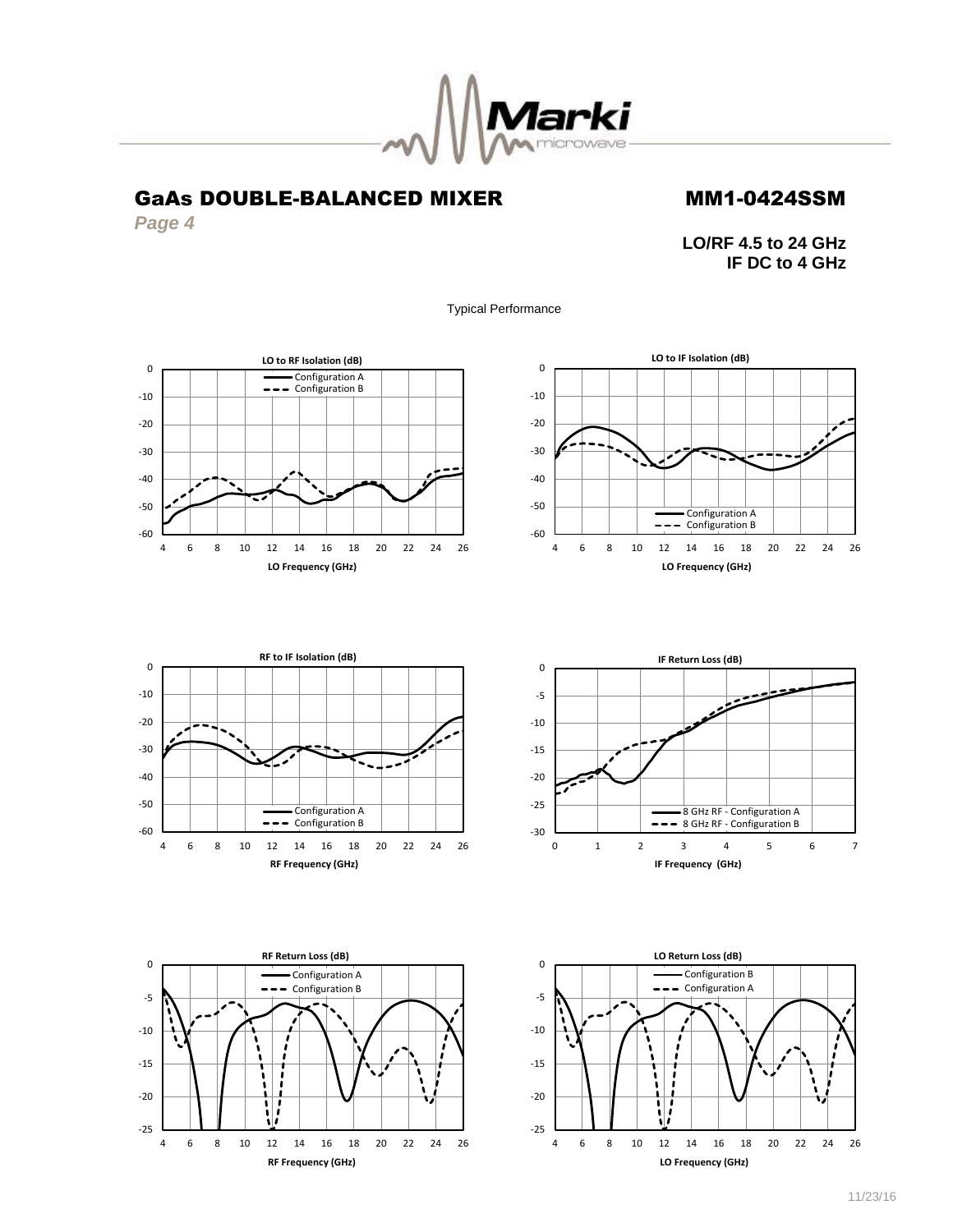

*Page 5*

**LO/RF 4.5 to 24 GHz IF DC to 4 GHz**

Typical Performance











**2IF x 1LO Spurious Suppression (dBc) -10 dBm IF Input**

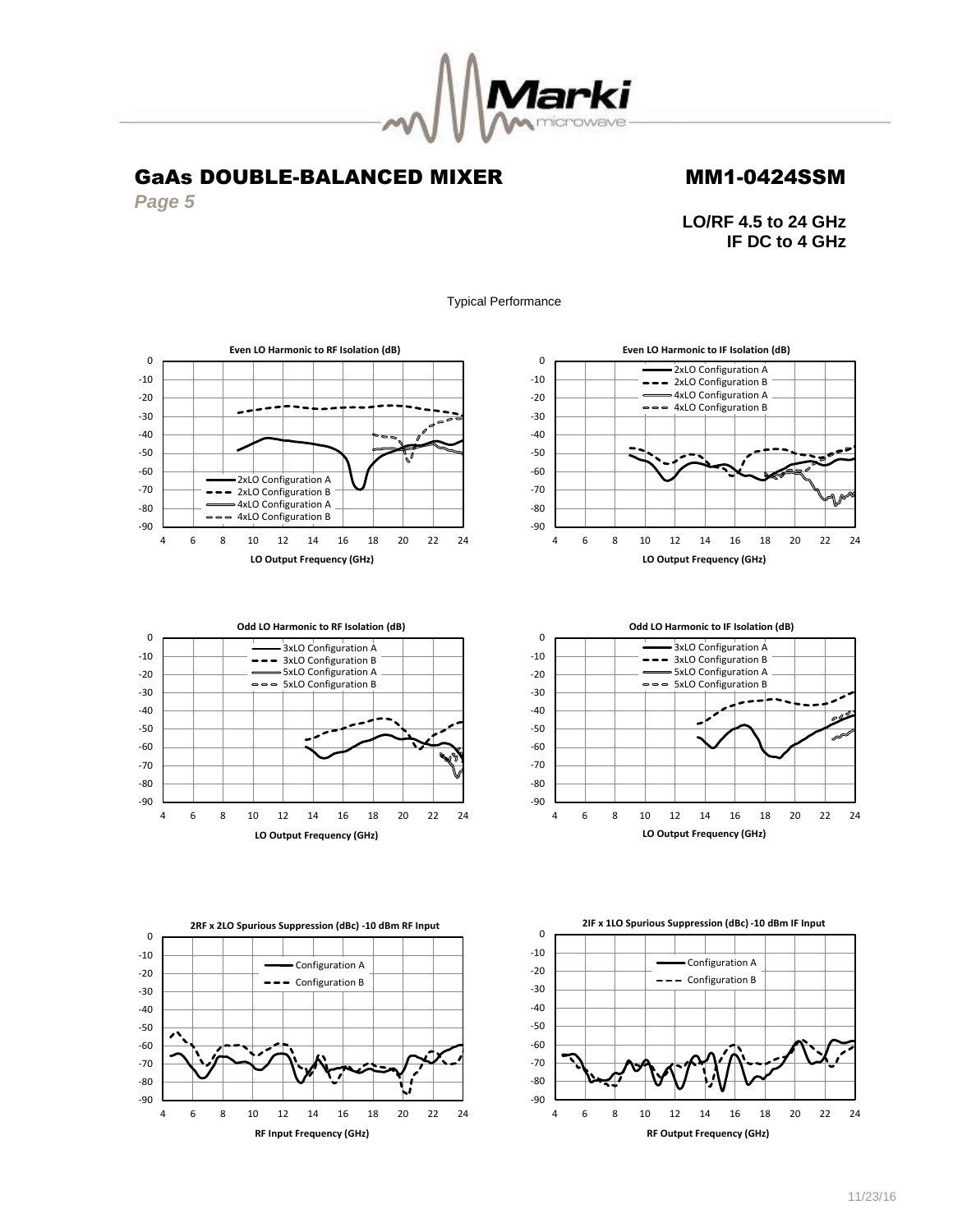

*Page 6*

**LO/RF 4.5 to 24 GHz IF DC to 4 GHz**

## **Downconversion Spurious Suppression**

Spurious data is taken by selecting RF and LO frequencies  $(\pm mLO+\text{nRF})$  within the RF/LO bands, to create a spurious output within the IF output band. The mixer is swept across the full spurious band and the mean is calculated. The numbers shown in the table below are for a -10 dBm RF input. Spurious suppression is scaled for different RF power levels by (n-1), where "n" is the RF spur order. For example, the 2RFx2LO spur is 70 dBc for the A configuration for a -10 dBm input, so a -20 dBm RF input creates a spur that is (2-1) x (-10 dB) dB lower, or 80 dBc.

| $-10$ dBm<br><b>RF Input</b> | 0xLO      | 1xLO      | 2xLO      | 3xLO      | 4xLO      | 5xLO      |
|------------------------------|-----------|-----------|-----------|-----------|-----------|-----------|
| 1xRF                         | 22(20)    | Reference | 18 (31)   | 13(13)    | 30(38)    | 19 (28)   |
| 2xRF                         | 66 (67)   | 62 (56)   | 70 (67)   | 68 (53)   | 72 (70)   | 72 (55)   |
| 3xRF                         | 89 (95)   | 76 (72)   | 88 (94)   | 84 (82)   | 88 (91)   | 81 (85)   |
| 4xRF                         | 122 (121) | 120 (110) | 119 (118) | 120 (117) | 121 (121) | 118 (117) |
| 5xRF                         | 130 (128) | 134 (123) | 134 (132) | 131 (130) | 131 (131) | 131 (127) |

## **Typical Downconversion Spurious Suppression (dBc): A Configuration (B Configuration) <sup>4</sup>**

Spurious data is taken by mixing an input within the IF band, with LO frequencies ( $\pm mLO\pm nIP$ ), to create a spurious output within the RF output band. The mixer is swept across the full spurious output band and the mean is calculated. The numbers shown in the table below are for a -10 dBm IF input. Spurious suppression is scaled for different IF input power levels by (n-1), where "n" is the IF spur order. For example, the 2IFx1LO spur is typically 70 dBc for the A configuration for a -10 dBm input, so a -20 dBm IF input creates a spur that is (2-1) x (-10 dB) dB lower, or 80 dBc.

| Typical Upconversion Spurious Suppression (dBc): A Configuration (B Configuration) $^{\textrm{\tiny{4}}}$ |  |
|-----------------------------------------------------------------------------------------------------------|--|
|-----------------------------------------------------------------------------------------------------------|--|

| $-10$ dBm<br><b>IF Input</b> | 0xLO      | 1xLO      | 2xLO      | 3xLO      | 4xLO      | 5xLO      |
|------------------------------|-----------|-----------|-----------|-----------|-----------|-----------|
| 1xIF                         | 22(20)    | Reference | 21(34)    | 13(12)    | 29 (37)   | 25(30)    |
| 2xIF                         | 60 (49)   | 71 (70)   | 61 (53)   | 70 (71)   | 59 (50)   | 68 (64)   |
| 3xIF                         | 84 (88)   | 76 (79)   | 84 (93)   | 74 (74)   | 80 (88)   | 64 (74)   |
| 4xIF                         | 131 (119) | 118 (117) | 115 (106) | 117 (118) | 105 (95)  | 111 (104) |
| 5xIF                         | 145 (144) | 131 (127) | 128 (132) | 123 (123) | 125 (131) | 105 (117) |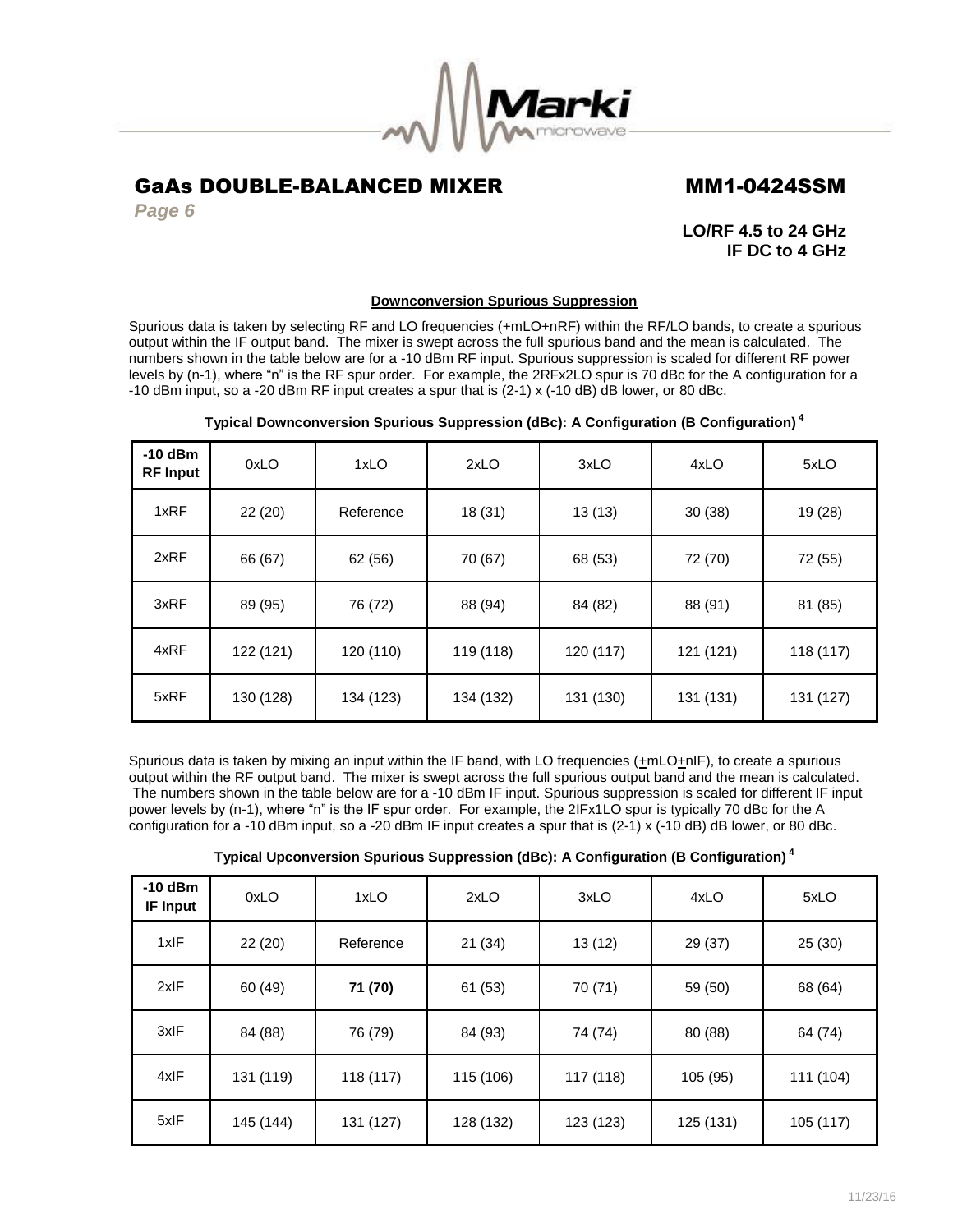

*Page 7*

**LO/RF 4.5 to 24 GHz IF DC to 4 GHz**

### **Application Circuit**



### **Operation**

**IF Port –** Used as input on an upconversion, output on downconversion, or LO port in a band shifting application. Signals should be connected by 50 ohm microstrip or coplanar traces to well matched broadband 50 ohm sources and loads. Blocking capacitor is recommended if DC voltage is present on the line.

**RF Port** – Used as input on a downconversion, output on upconversion, or output in a band shifting application. Signals should be connected by 50 ohm microstrip or coplanar traces to well matched broadband 50 ohm sources and loads.

**Filtering and Matching**- Filtering is generally desired for spurious and image removal on the output port of the mixer. Reflective filters can cause out of band signals to reflect back into the mixer and cause conversion loss ripple, erroneous spurs, and other undesired behaviors. To eliminate these problems it is recommend that the filters be placed as close to the output port as possible. If undesired behavior is still observed, a diplexer with one port terminated or a 1-3 dB attenuator may reduce this problem.

**RF Ground** – The ground paddle of the QFN should be connected to a low noise RF ground with very low electrical resistance for high frequency operation.

**LO Port** – The noise floor of the LO input signal should be less than the value of the noise floor plus isolation of the mixer, or a filter is recommended to prevent reduction in dynamic range. An LO amplifier is required if the LO power is below the recommended drive level. It is important to use an amplifier with a broadband 50 ohm match such that it does not reflect spurious signals back into the mixer or other system circuitry.

| <b>Recommended LO Amplifier</b>                    |   |             |  |  |  |
|----------------------------------------------------|---|-------------|--|--|--|
| <b>Amplifier</b><br><b>Diode Option</b><br>Package |   |             |  |  |  |
| <b>SM</b>                                          | ບ | ADM-0126MSM |  |  |  |